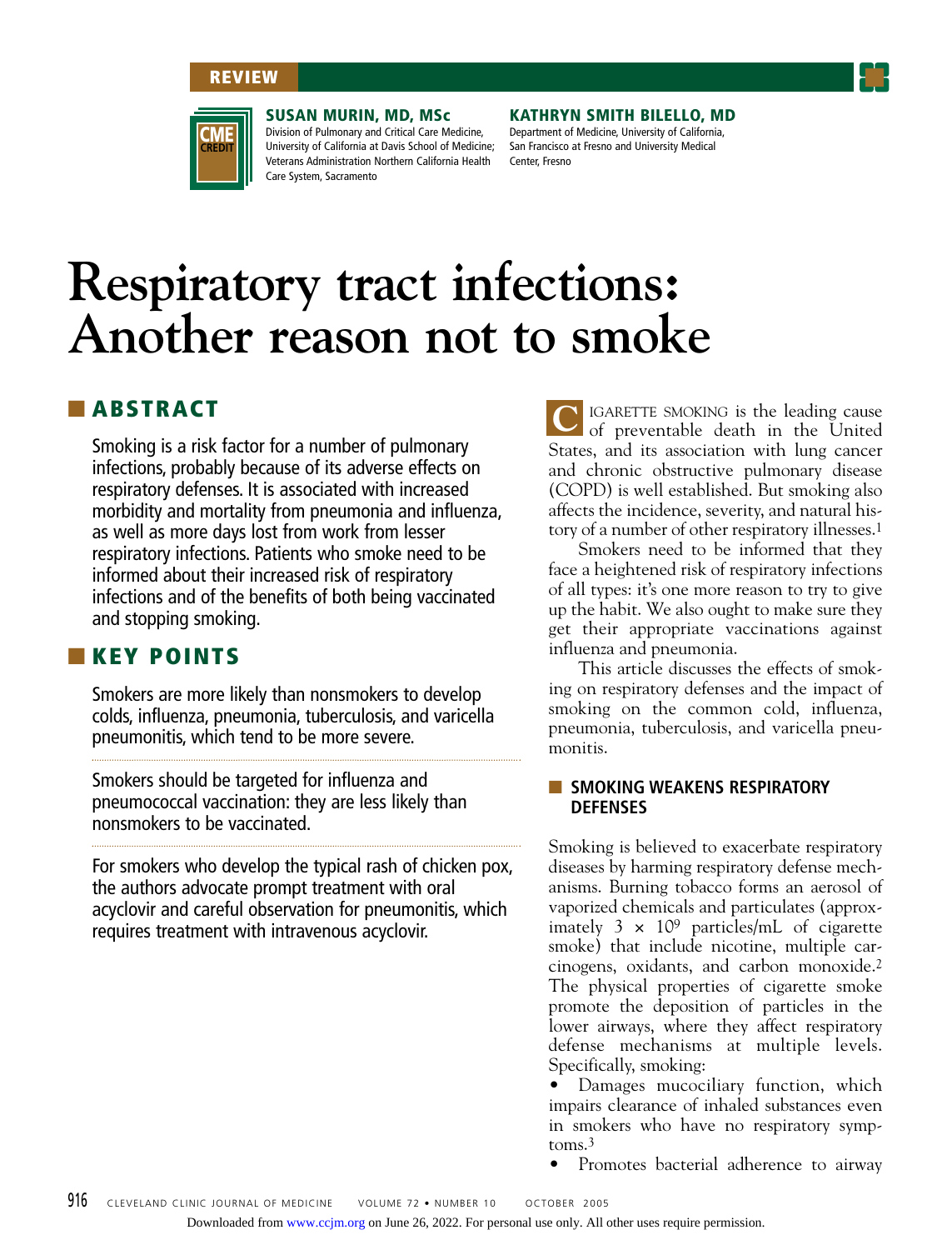epithelial cells.4 Even smokers with normal lung function have oropharyngeal flora colonizing the lower airways, a normally sterile environment.5

• Increases alveolar vascular and epithelial permeability.6,7

• Affects the composition, appearance, and function of pulmonary inflammatory cells. Smokers have several times more cells recovered by bronchoalveolar lavage and higher percentages of macrophages and neutrophils than do nonsmokers.8 Alveolar macrophages are important both for clearing particles through phagocytosis and for regulating inflammation and cellular immunity. Smokers have larger alveolar macrophages than do nonsmokers, have intracytoplasmic inclusions not seen in the cells of nonsmokers, and may have impaired antigen-presenting function.<sup>9</sup>

• Reversibly depresses natural killer-cell function.10,11

#### ■ **SMOKERS GET MORE COLDS, WORSE COLDS**

Cigarette smokers get more colds and worse colds than do nonsmokers. Several large retrospective cohort studies from the 1960s found that young smokers had more respiratory tract infections than their nonsmoking peers.12–14

**Finklea et al**15 studied 1,848 military cadets over a 1-year period and found twice the rate of acute noninfluenzal lower respiratory tract infection in those who smoked more than one pack per day than in nonsmokers.

**Aronson et al,**16 in a prospective study of young adults presenting with acute respiratory illness, found that compared with nonsmokers, smokers had more lower respiratory tract illnesses, a longer duration of cough, and more abnormalities heard by chest auscultation.

**Women's Health Study** participants who smoked 25 or more cigarettes per day had a significantly higher risk of developing prolonged colds, even after adjustment for chronic lung disease.17

**Cohen et al**18 instilled a suspension of respiratory virus into the nares of 400 volunteers and found that smokers had higher rates of both documented viral infection and clinical colds than did nonsmokers (adjusted odds ratio 2.08).

Peat et al<sup>19</sup> found that, compared with children of nonsmokers, children of smokers have more childhood respiratory infections and hospitalizations for respiratory illness (odds ratio 2.0).

This increased incidence of colds probably contributes to reduced productivity due to acute respiratory illness in otherwise healthy adults.

#### ■ **SMOKING DOUBLES THE INFLUENZA RATE**

Several studies have found that cigarette smokers have higher rates of influenzal infection than nonsmokers, and that the infections are more severe.

**Rogot and Murray**20 studied a large cohort of US military veterans and found that smokers had a death rate that was 1.78 times higher than expected.

Finklea et al<sup>21</sup> prospectively studied college students during an influenza epidemic and found that cigarette smokers had a higher incidence of clinical infections and subclinical infections (as detected by antibody titers).

**Kark et al**22 studied Israeli military recruits and found that smokers had a higher risk of developing clinical influenza (odds ratio 2.42) and that the influenza was more severe.

**Finklea et al**23 found that levels of antibody to influenza wane more rapidly in smokers than in nonsmokers.

**Nicholson et al**24 studied rates of influenza in an elderly immunized population and found no difference between smokers and nonsmokers. However, active smokers are less likely than nonsmokers to be vaccinated.24–26

#### ■ **SMOKING INCREASES THE RISK OF BACTERIAL PNEUMONIA**

COPD is a well-recognized risk factor for bacterial pneumonia, and most cases of COPD are due to smoking. Because of the close relationship between smoking and COPD, it is challenging to separate the pneumonia risk related to smoking from that related to smoking-associated COPD.

**Lipsky et al,**27 in a retrospective case-control study of patients with culture-proven

**Burning tobacco forms an aerosol that weakens defenses at multiple levels**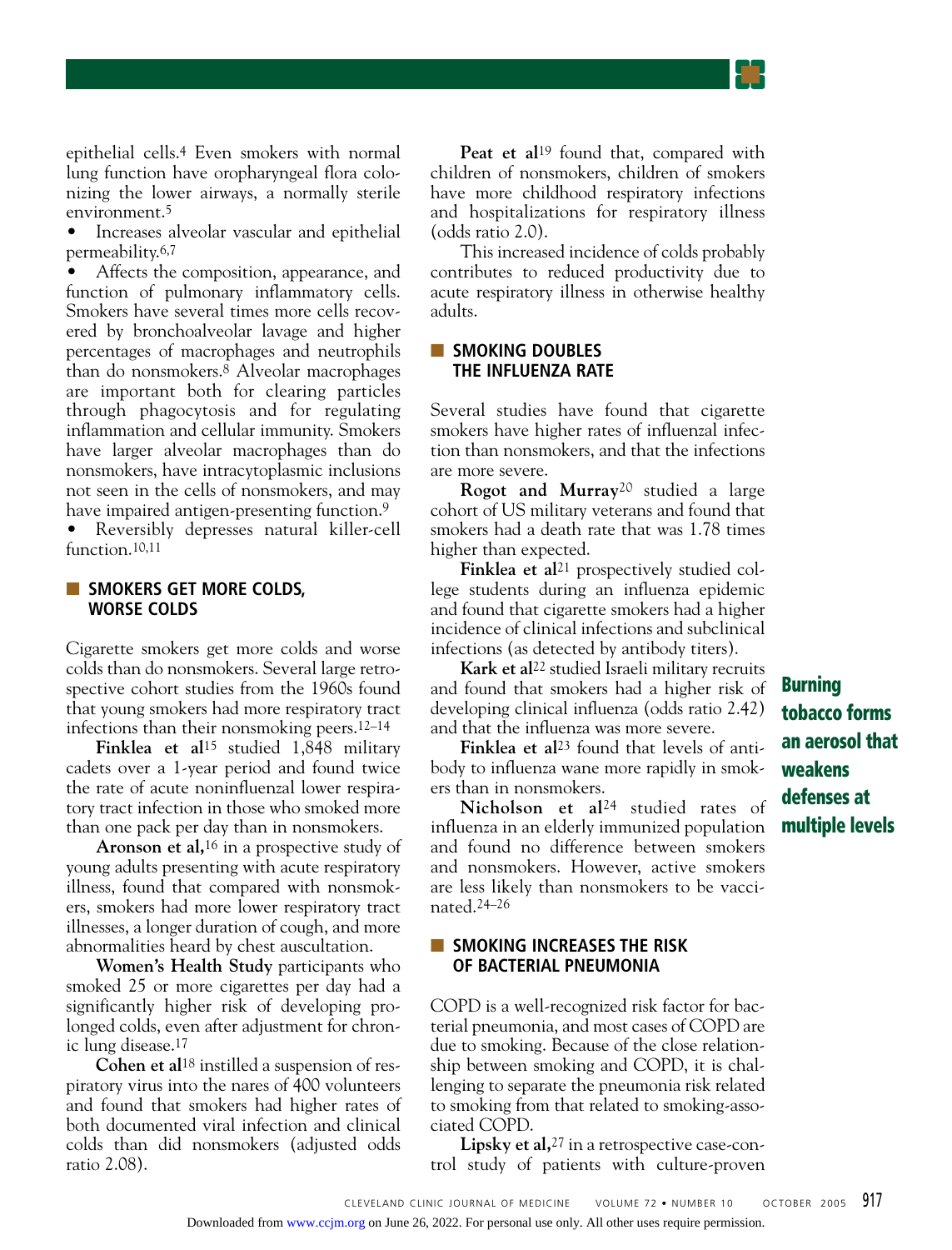# **SMOKING MURIN AND BILELLO**

pneumococcal infection, found that current cigarette smoking was strongly associated with developing disease (odds ratio 4.00); however, the risk was not adjusted for whether COPD was present.

**Straus et al,**28 in another case-control study, found that smoking was an independent risk factor for domestically acquired *Legionella* pneumonia (odds ratio 3.48). Cases and controls were matched for chronic pulmonary disease, but pulmonary function was not reported.

**Almirall et al,**29 in a population-based, case-control study of 205 patients with community-acquired pneumonia, found a doseresponse relationship between the level of smoking and the risk of pneumonia; people who ever smoked had twice the risk of nonsmokers. Self-reported, previously diagnosed COPD was controlled for, but severity of lung dysfunction was not. Nearly one third of community-acquired pneumonia cases were attributable to cigarette smoking. Among patients without COPD, 23% of pneumonia cases were attributable to smoking. The risk of pneumonia declined after stopping smoking.

**Smoking increases risk of colds, flu, pneumonia, and tuberculosis**

**Farr et al**30 examined risk factors for community-acquired pneumonia in 178 patients admitted to the hospital and found that lifetime smoking history was an independent risk factor for pneumonia, after adjusting for selfreported chronic airway disease.

**Studies in patients with HIV infection.** Cigarette smoking is associated with an increased incidence of pneumonia in patients infected with human immunodeficiency virus (HIV).31,32 However, the multicenter Pulmonary Complications of HIV Study33 found an increased incidence of pneumonia only in the most lymphopenic subgroup of smokers, ie, those with CD4 counts of less than 200 per  $mm<sup>3</sup>$ .

Suppression of local lung defenses may contribute to the excess risk of pneumonia seen in HIV-infected smokers. Smoking depresses lung CD4 and CD8 cell counts, reduces lung CD4/CD8 cell ratios, and suppresses lung production of inflammatory cytokines (interleukin-1B and tumor necrosis factor-alpha) in patients with HIV infection.34

## ■ **SMOKING IS ASSOCIATED WITH TUBERCULOSIS**

Smokers have higher rates of tuberculin skin test reactivity and conversion and of active tuberculosis. However, socioeconomic and demographic factors may be confounding variables.

**Nisar et al,**35 in a cross-sectional study of 2,665 residents of homes for the elderly in the United Kingdom, found that compared with people who never smoked, more current smokers had positive skin test results (odds ratio 1.59). Ex-smokers had an odds ratio of 1.20.

**Anderson et al,**36 in a case-control study of tuberculin skin testing in prison inmates, found that smokers were more likely to convert from negative to positive while they were incarcerated (odds ratio 1.78) than were nonsmokers.

**McCurdy et al,**37 in a cross-sectional study of California migrant farm workers, found that former smokers had a higher rate of tuberculin reactivity than people who never smoked (odds ratio 3.11). Current smokers had an odds ratio of 1.78. The authors speculated that the lower rate in current smokers than in former smokers may have been due to selection bias, as people with poorer respiratory health may be more likely to quit smoking.

**Adelstein and Rimington,**38 in a longitudinal study of 76,589 volunteers undergoing mass miniature radiography, found a doseresponse relationship between the number of cigarettes smoked per day and the rate of tuberculosis. In men older than 35 years, the rates (per 1,000) were:

- In nonsmokers: 0.53
- In light smokers (1–9 cigarettes per day): 1.13
- In medium smokers (10–19 cigarettes per day): 2.47
- In heavy smokers ( $\geq 20$  cigarettes per day): 3.17.

Women showed a similar pattern, and in women who were heavy smokers the rate was even higher than in men: 4.25.

**Gajalakshmi et al,**39 in a case-control study in 30 villages in southern India, also found a dose-response relationship between smoking and the prevalence of pulmonary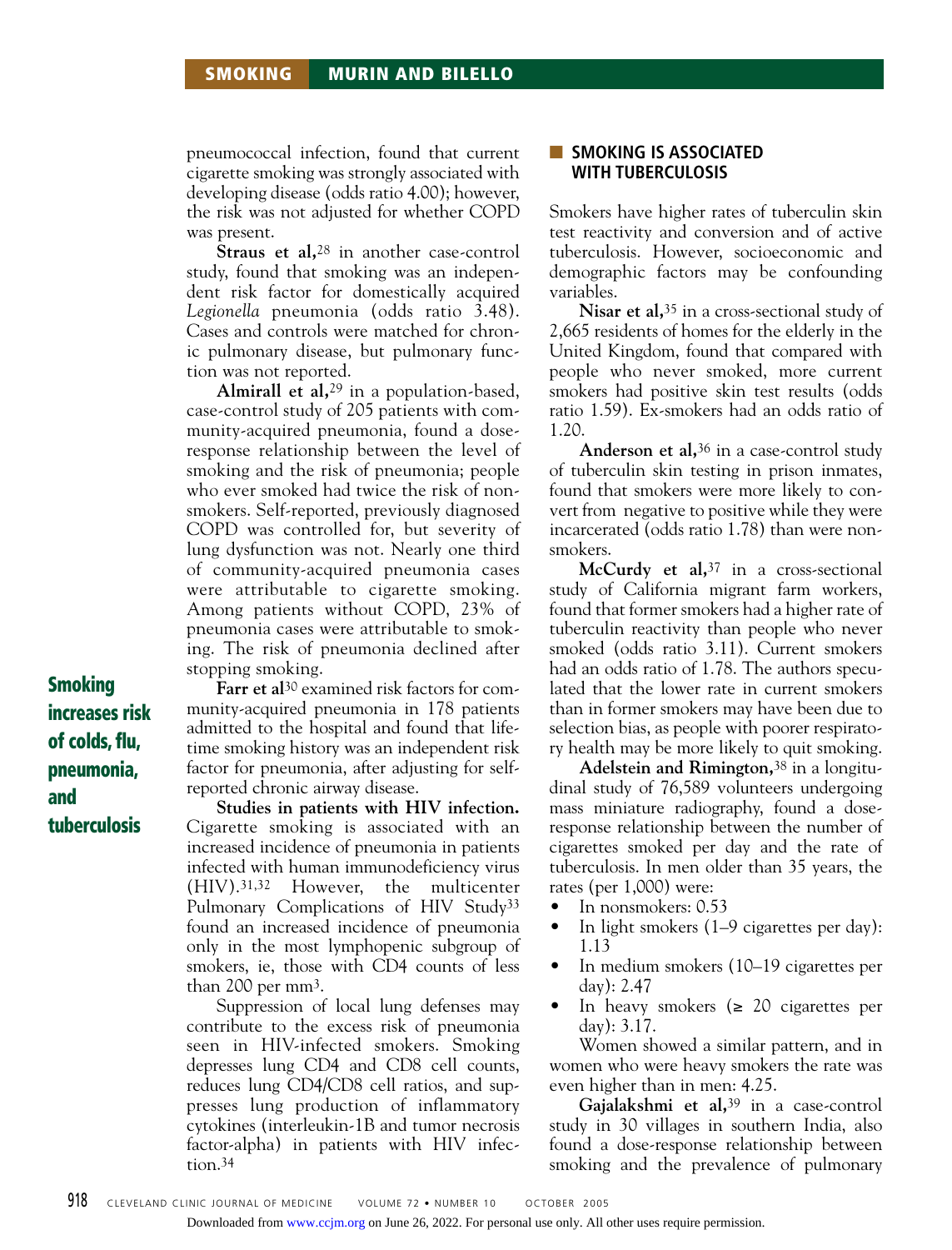tuberculosis. Compared with nonsmokers, mild smokers (1–10 cigarettes per day) had an odds ratio of 1.75, moderate smokers (11–20 cigarettes per day) 3.17, and heavy smokers (> 20 cigarettes per day) 3.68. Duration of smoking was also associated with an increased risk of tuberculosis. The death rate from tuberculosis was about four times higher in those who ever smoked vs those who never smoked.

**Alcaide et al**40 studied young adults who were close contacts of people with new cases of active tuberculosis and found a strong relationship between active smoking and the development of pulmonary tuberculosis after adjusting for confounding factors (odds ratio 3.8).

Altet et al<sup>41</sup> studied children living in households containing someone with active tuberculosis. Exposure to cigarette smoke (eg, passive smoking, as confirmed by urine cotinine levels) was a risk factor for developing active pulmonary tuberculosis (adjusted odds ratio 5.39).

#### ■ **SMOKERS HAVE A HIGHER RISK OF VARICELLA PNEUMONITIS**

Chicken pox is a common childhood infection caused by the varicella zoster virus. Although generally benign, it can cause potentially fatal pneumonitis in susceptible individuals. Risk factors for developing varicella pneumonitis include conditions associated with compromised immunity, such as bone marrow and solid organ transplantation, cancer (especially Hodgkin lymphoma), and corticosteroid use.42

Chicken pox is more severe in adults than in children and causes a higher incidence of complications. Adults account for fewer than 2% of varicella cases but one fourth of deaths.42 Most of the increased deaths in adults are attributable to varicella pneumonitis.

Pneumonia usually begins 1 to 6 days after the onset of the rash, with cough and dyspnea.43 Chest radiographs typically show diffuse interstitial or nodular infiltrates, and patients may have significant hypoxia. The mortality rate of untreated varicella pneumonitis in adults is approximately 10%, although it approaches 50% in patients with respiratory failure.42

Smoking has been identified as a risk factor for varicella pneumonitis in otherwisehealthy adults. Ellis et al<sup>44</sup> found that pneumonitis occurred in 7 of 19 adult smokers hospitalized with varicella, but in none of the 10 nonsmokers in this study. In a larger study of adults hospitalized with varicella, smokers had a risk of pneumonitis 15 times that of nonsmokers.<sup>45</sup> In a retrospective review of 15 patients hospitalized for varicella pneumonitis, 12 (80%) had a history of cigarette smoking.46

The increased incidence of pneumonitis in smokers may be caused by enhanced primary viremia from nasal mucosal effects of smoking, abnormal pulmonary macrophage function, and smoking-induced changes in pulmonary vascular permeability, which may facilitate the entry of hematogenously disseminated varicella.

Acyclovir effectively treats varicella virus infection and is recommended for patients with complications or who are at risk of developing them.43 Because smokers are more susceptible to pneumonitis, it is prudent to give oral acyclovir to all adult smokers with varicella, although this approach has not been validated in a clinical trial. Patients with respiratory complaints should be evaluated for pneumonia, and if it is present, it should be treated with intravenous acyclovir. In spite of appropriate and aggressive treatment, varicella pneumonitis can progress to fulminant respiratory failure.

#### ■ **SUMMARY**

Smoking appears to be a risk factor for the acquisition of a number of different pulmonary infections. This link is likely mediated by smoking's adverse effects on respiratory defenses. Considering the high rates of morbidity and mortality from pneumonia and influenza, as well as the economic consequences of work days lost from lesser respiratory infections, the merits of smoking cessation are clear. The fact that smokers have been shown to be less likely than nonsmokers to undergo vaccination and yet are probably at higher risk for influenzal and pneumococcal infections highlights the importance of targeting this group for vaccination. Because of the high prevalence of pneumonitis among adult smokers with varicella, smokers presenting